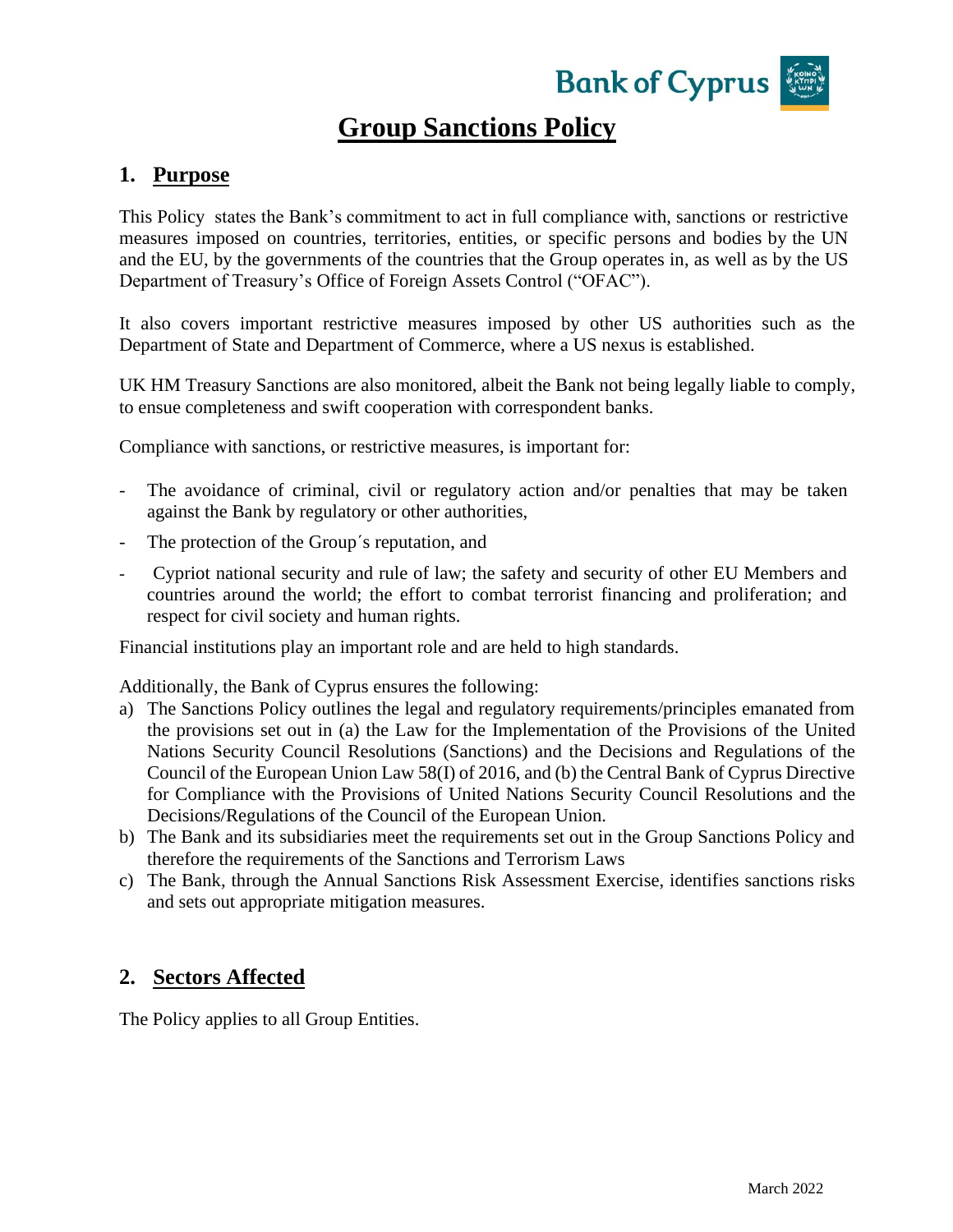

# **3. Policy**

# **3.1. General Principles**

- Complete abstinence from business relationships or transactions which violate or facilitate the violation of sanctions as defined in this Group Policy.
- Adherence to directives and guidance from regulatory and other authorities relevant to sanctions.

### **3.2. Implementation Procedures**

All Group Entities must, as a minimum, meet the requirements of this Policy. In any country where the requirements of applicable law(s), directives or practices establish a higher standard, Group Entities must meet those standards.

### **3.3. Implementation Guidance Notes**

Sanctions can be:

- a) Specific, i.e. relate to specific lists of named individuals, legal entities, organizations, vessels etc. (the US Department of Treasury refers to some of these entities as Specially Designated Nationals),
- b) General, i.e. cover all transactions with certain countries or jurisdictions; certain transactions with countries or jurisdictions such as exports, imports or new investment, or all transactions within a certain area of activity/products (e.g. arms sales to a particular country).
- c) Sectoral, i.e. cover certain parties in specific sectors (OFAC designates parties on a Sectoral Sanctions Identification List or "SSI List") but only restrict certain transactions of these designated parties.
- d) Focused prohibitions on the export of commercial and dual-use goods, software and technology subject to U.S. jurisdiction under the Export Administration Regulations  $("EAR")$

# **4. Definitions**

### **Group**

The Bank of Cyprus Group (including its overseas entities) and its subsidiary companies.

### **Group Entity**

Any company of the Bank of Cyprus Group in Cyprus or overseas.

### **High Risk Customer**

Customer that may pose a particular risk to the reputation of the Group and who should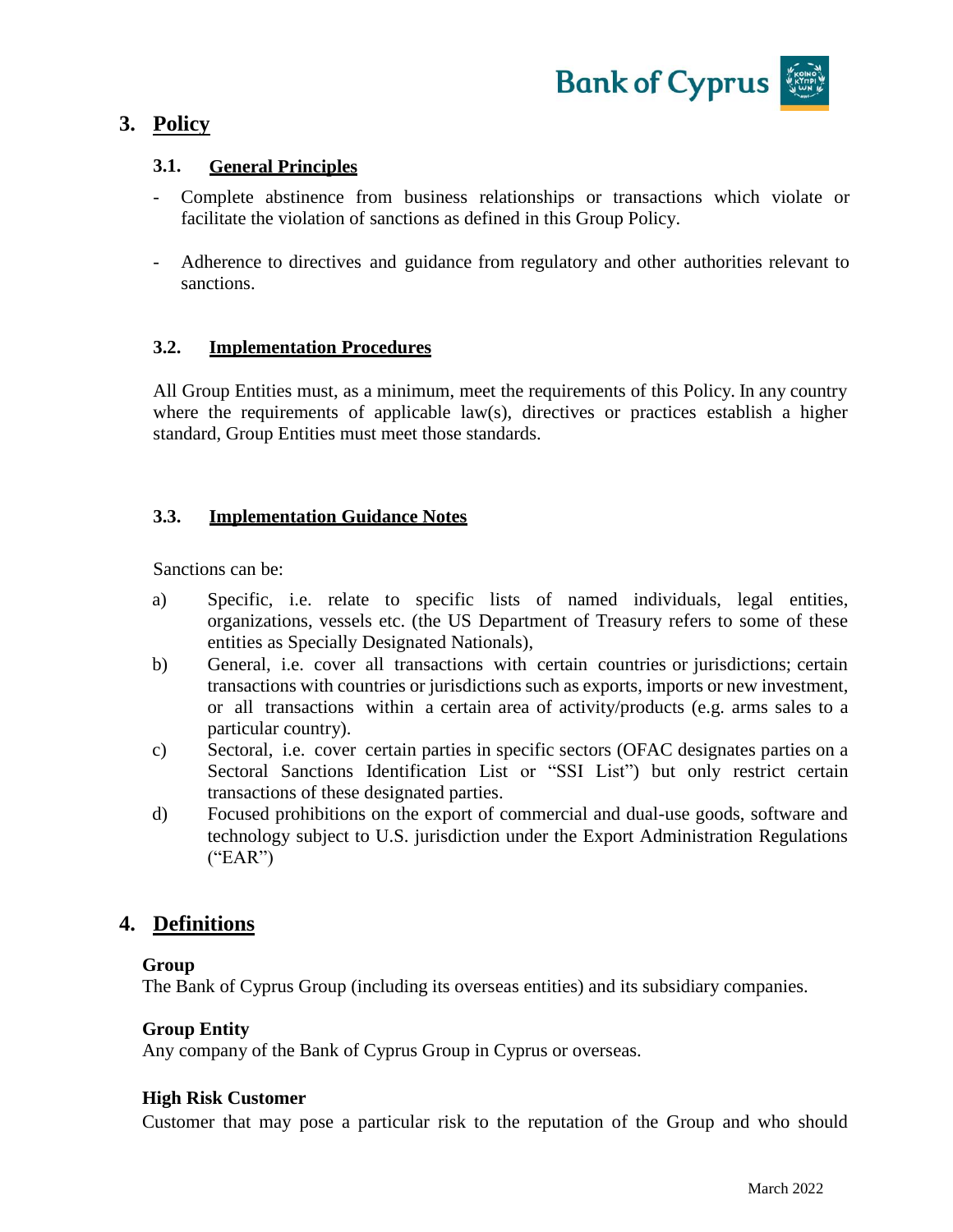

normally be treated as high risk and be subject to enhanced due diligence measures (see Customer Acceptance Policy).

#### **Office of Foreign Assets Control (OFAC)**

Office in the US Department of Treasury that administers and enforces economic and trade sanctions based on US foreign policy and national security goals against targeted foreign countries and regimes, terrorists, international narcotics traffickers, those engaged in activities related to the proliferation of weapons of mass destruction, and other threats to the national security, foreign policy or economy of the United States.

#### **Persons connected with a sanctioned country**

Persons connected with a sanctioned country are considered those who fall within the definition of:

- a) Persons who are residents in a sanctioned country, and
- b) Persons with a passport from a sanctioned country

#### **Sanctions**

Instruments of a diplomatic or economic nature which seek to bring about a change in activities or policies such as violations of international law or human rights, or policies that do not respect the rule of law or democratic principles. Sanctions (or restrictive measures) may target governments, non-state entities and/or individuals (such as terrorist groups and terrorists). They may include arms embargoes, other specific or general trade restrictions (e.g. import and export bans), financial restrictions, restrictions on admissions (e.g. visa and travel bans), or other measures, as appropriate.

### **Specially Designated Nationals (SDN)**

The United States blocks assets and imposes restrictions on dealings with specified individuals, companies and entities. These can be individuals, companies, or entities owned or controlled by, or acting on behalf of a sanctioned country. They can also be individuals, groups, or entities, such as terrorists and narcotics traffickers, designated under OFAC programs that are not country specific. OFAC maintains a list of these Specially Designated Nationals

#### **Subject to Financial Sanctions (EU)**

The European Union maintains asset freezes and bans on investment for parties subject to sanctions. These can include individuals, companies, or entities owned or controlled by, or acting on behalf of a sanctioned country. They can also be individuals, groups, or entities, such as terrorists and narcotics traffickers, designated under EU measures in force that are not country specific. The European Union's External Action Service maintains a list of parties subject to EU financial sanctions.

### **U.S. Jurisdiction**

U.S. sanctions rules apply to U.S. persons anywhere located and U.S. or foreign persons acting in the United States. U.S. persons would include foreign branches of U.S. banks and other U.S. incorporated entities, as well as U.S. personnel even if working abroad at a non-U.S. company. Sanctions administered by OFAC also apply to property subject to U.S. jurisdiction, which includes property in the possession of a U.S. person, physically in the United States or in some cases where subject to U.S. export controls.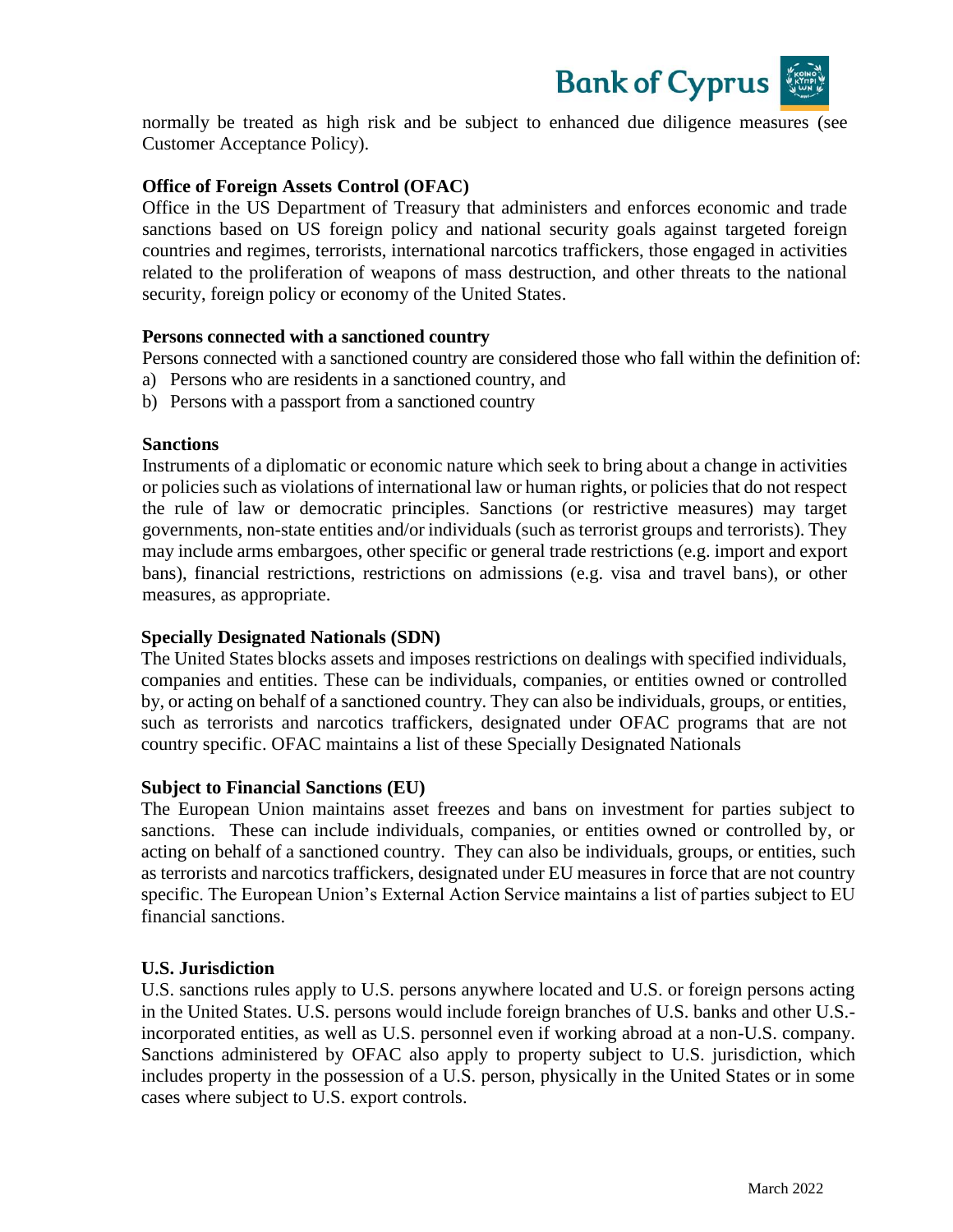

#### **Secondary Sanctions**

The United States imposes sanctions measures which authorize penalties against non-U.S. banks for specified activities even where there is no U.S. jurisdiction. These are referred to as "Secondary Sanctions." The penalties must be affirmatively imposed by U.S. policy makers and are not automatic. However, the penalties are serious and include sanctions designations against the non-U.S. bank, prohibiting correspondent and other accounts with U.S. banks, and various other measures which would be of significant concern to Bank of Cyprus. Group Entities must not engage in any business relationships or transactions relating to parties subject to U.S. Secondary Sanctions or activity which can expose the Group or any of its Entities to U.S. Secondary Sanctions. The Compliance Division will provide periodic updates on U.S. Secondary Sanctions, where deemed necessary.

*The information contained on this website is provided only as general information. The material on this website is owned by Bank of Cyprus Holdings Plc.*

*While Bank of Cyprus Holdings Plc endeavors to keep information up to date, it makes no representations or warranties of any kind, express or implied, about the completeness accuracy, suitability or availability with respect to the information contained on the website for any purpose. Any reliance you place on such information is therefore strictly at your own risk.* 

*In no event will Bank of Cyprus Holdings Plc be liable for any loss or damage including without limitation, indirect or consequential loss of damage, or any loss or damage whatsoever arising out of, or in connection with the use of this website's information.*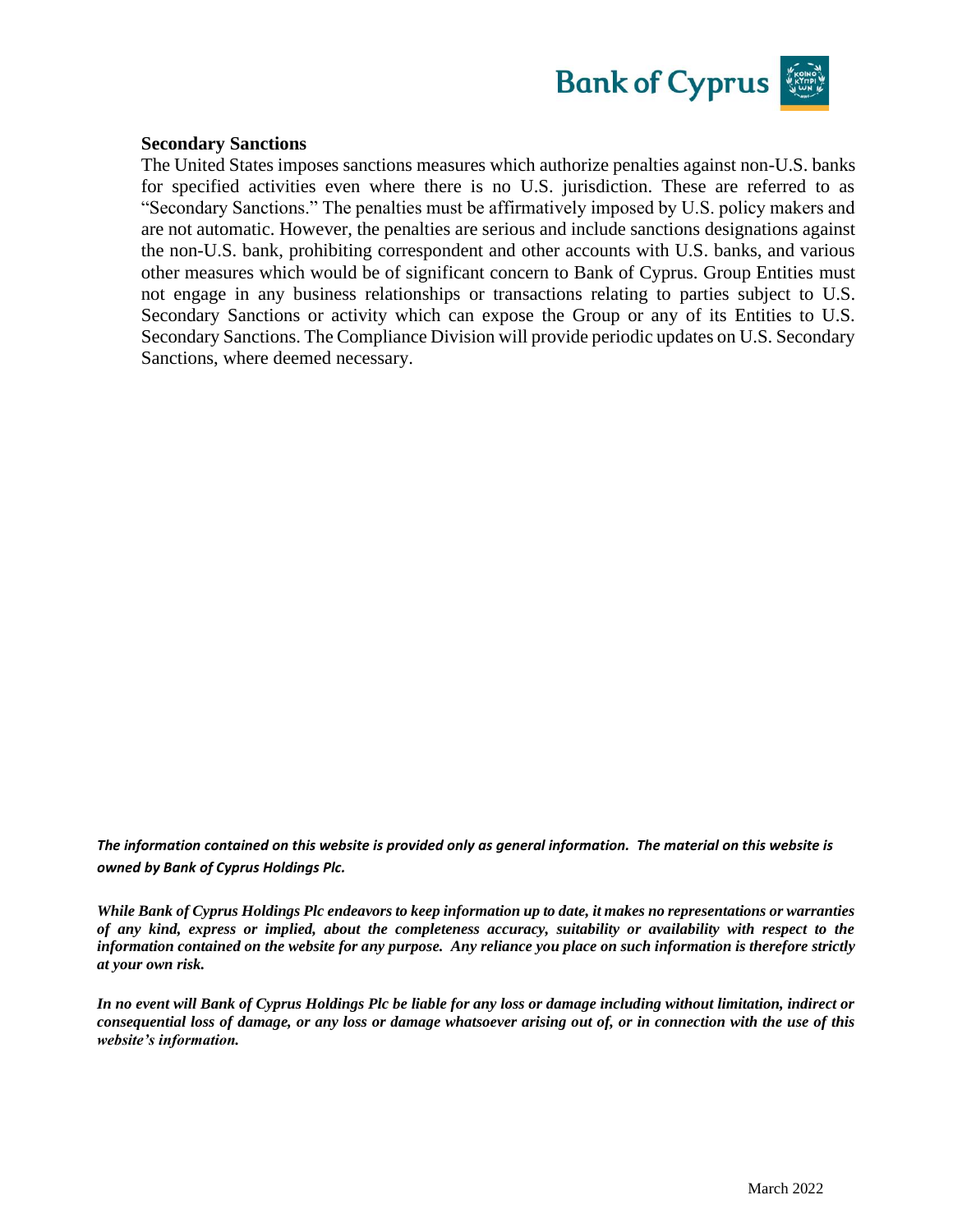

# **Appendix 1-Α**

Current list of countries which are subject to General Sanctions on specific products / services, or Sectoral Sanctions on specific industries and specific types of transactions by OFAC, EU and UN

Treatment of sanctioned entities or transactions subject to sanctions relating to the following countries must be in accordance with specific instructions issued by the relevant Regulation.

#### **Countries with List-Based Sanctions Programs**

Iraq Libya Somalia Venezuela

**Appendix 1-Β**

# **List of countries which are subject to Sanctions / Restrictions related to actions destabilizing the situation in Ukraine:**

Belarus Russia

Notes:

Please refer to the Customer Acceptance Policy, which describe the treatment of customers with a Russian or Belarusian nexus.

*The information contained on this website is provided only as general information. The material on this website is owned by Bank of Cyprus Holdings Plc.* 

*While Bank of Cyprus Holdings Plc endeavors to keep information up to date, it makes no representations or warranties of any kind, express or implied, about the completeness accuracy, suitability or availability with respect to the information contained on the website for any purpose. Any reliance you place on such information is therefore strictly at your own risk.* 

*In no event will Bank of Cyprus Holdings Plc be liable for any loss or damage including without limitation, indirect or consequential loss of damage, or any loss or damage whatsoever arising out of, or in connection with the use of this website's information.*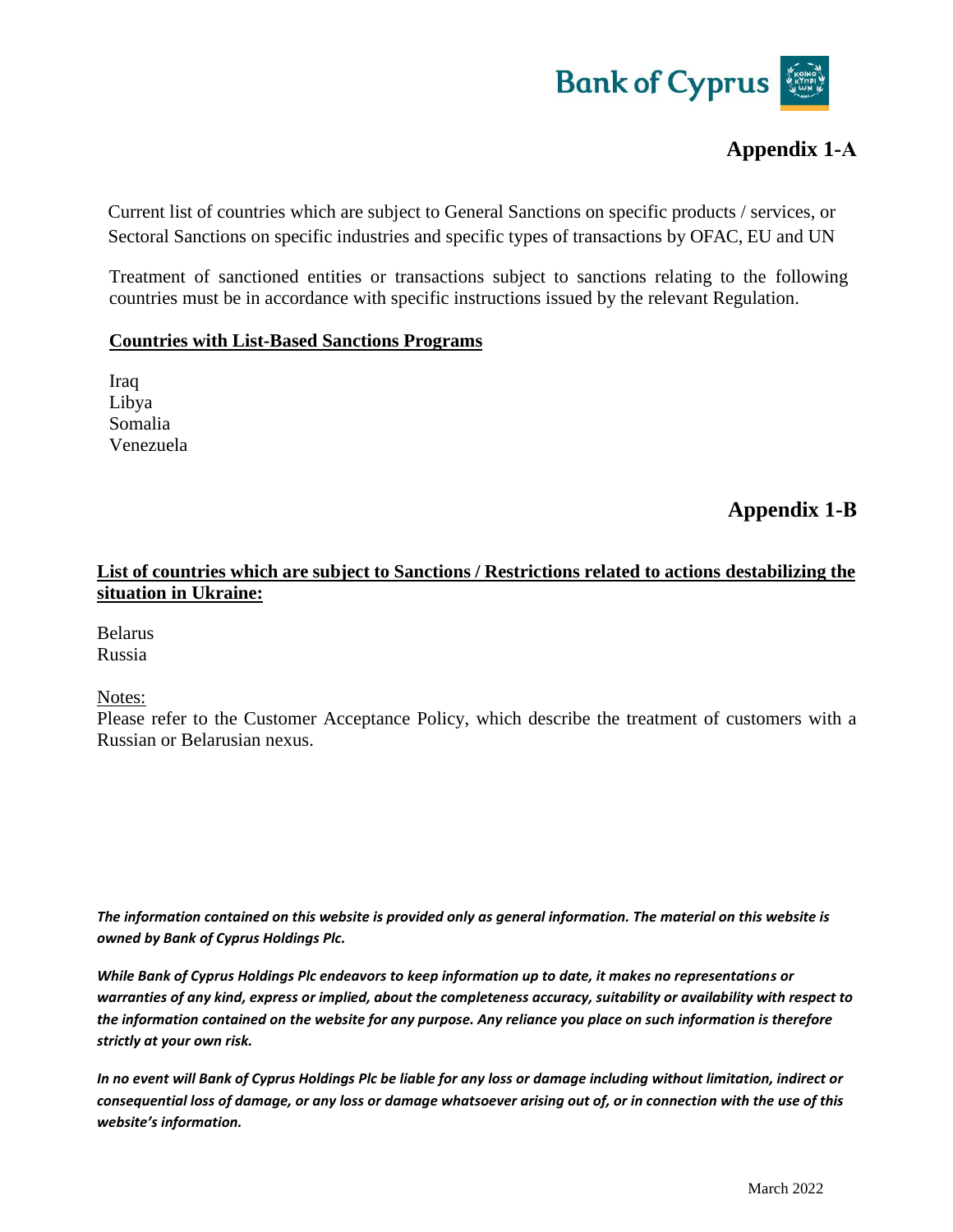

# **Appendix 2**

Current list of countries which are subject to **strict** sanctions (on an extended list of products / services and on the government) by OFAC, EU and UN. For Sudan, even though sanctions were lifted, remains on this list due to restrictions imposed by Correspondent Banks.

#### Countries

Cuba Syria Sudan (\* North, not including South Sudan)

*The information contained on this website is provided only as general information. The material on this website is owned by Bank of Cyprus Holdings Plc.* 

*While Bank of Cyprus Holdings Plc endeavors to keep information up to date, it makes no representations or warranties of any kind, express or implied, about the completeness accuracy, suitability or availability with respect to the information contained on the website for any purpose. Any reliance you place on such information is therefore strictly at your own risk.* 

*In no event will Bank of Cyprus Holdings Plc be liable for any loss or damage including without limitation, indirect or consequential loss of damage, or any loss or damage whatsoever arising out of, or in connection with the use of this website's information.*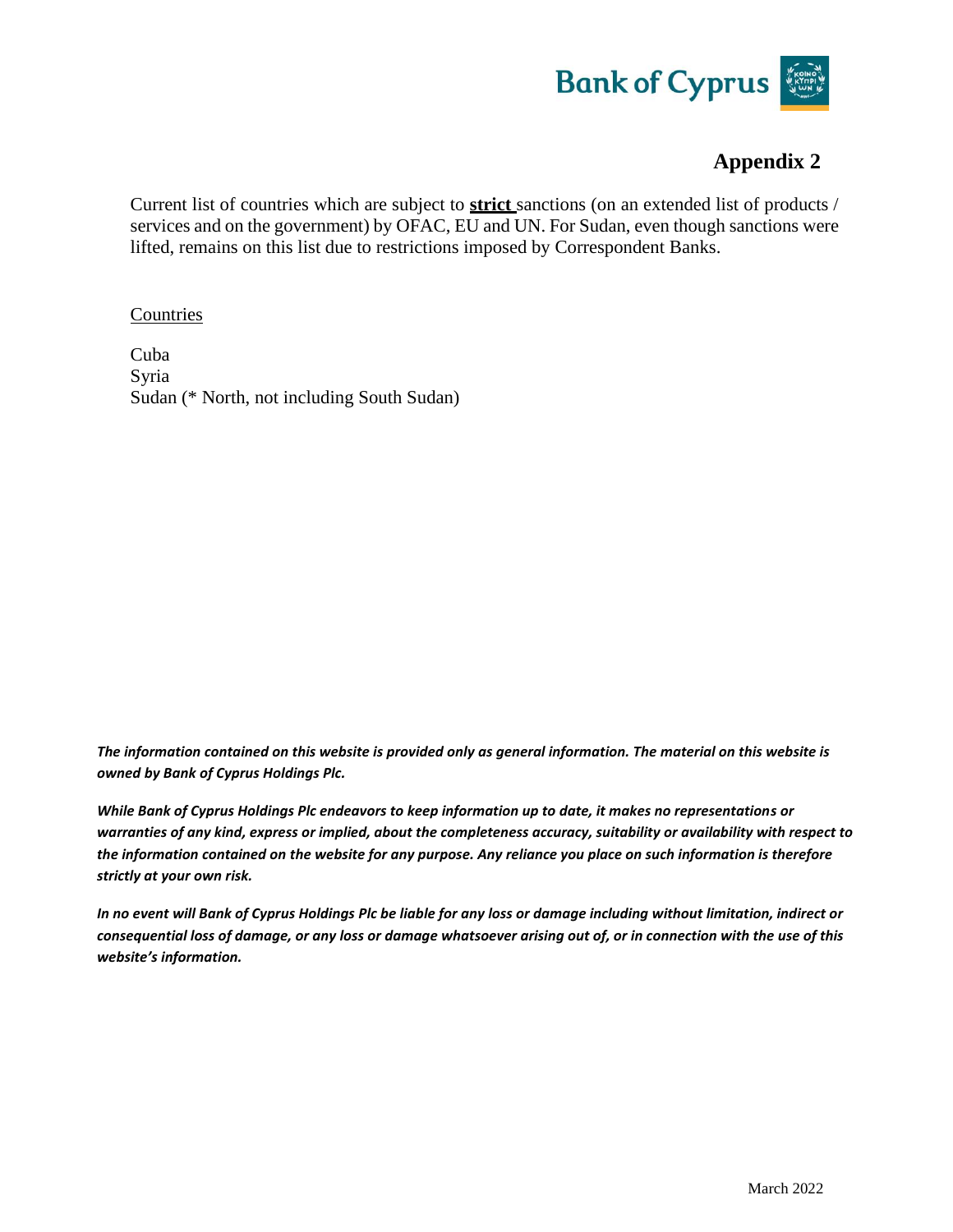

# **Appendix 3**

Current list of countries which are subject to stricter sanctions (on a comprehensive list of products / services and on the government) by OFAC, UN and EU.

### Countries:

- Iran
- Democratic People's Republic of Korea (North Korea)

#### Territories:

- Crimea/Sevastopol
- Donetsk / Luhansk

*The information contained on this website is provided only as general information. The material on this website is owned by Bank of Cyprus Holdings Plc.* 

*While Bank of Cyprus Holdings Plc endeavors to keep information up to date, it makes no representations or warranties of any kind, express or implied, about the completeness accuracy, suitability or availability with respect to the information contained on the website for any purpose. Any reliance you place on such information is therefore strictly at your own risk.* 

*In no event will Bank of Cyprus Holdings Plc be liable for any loss or damage including without limitation, indirect or*